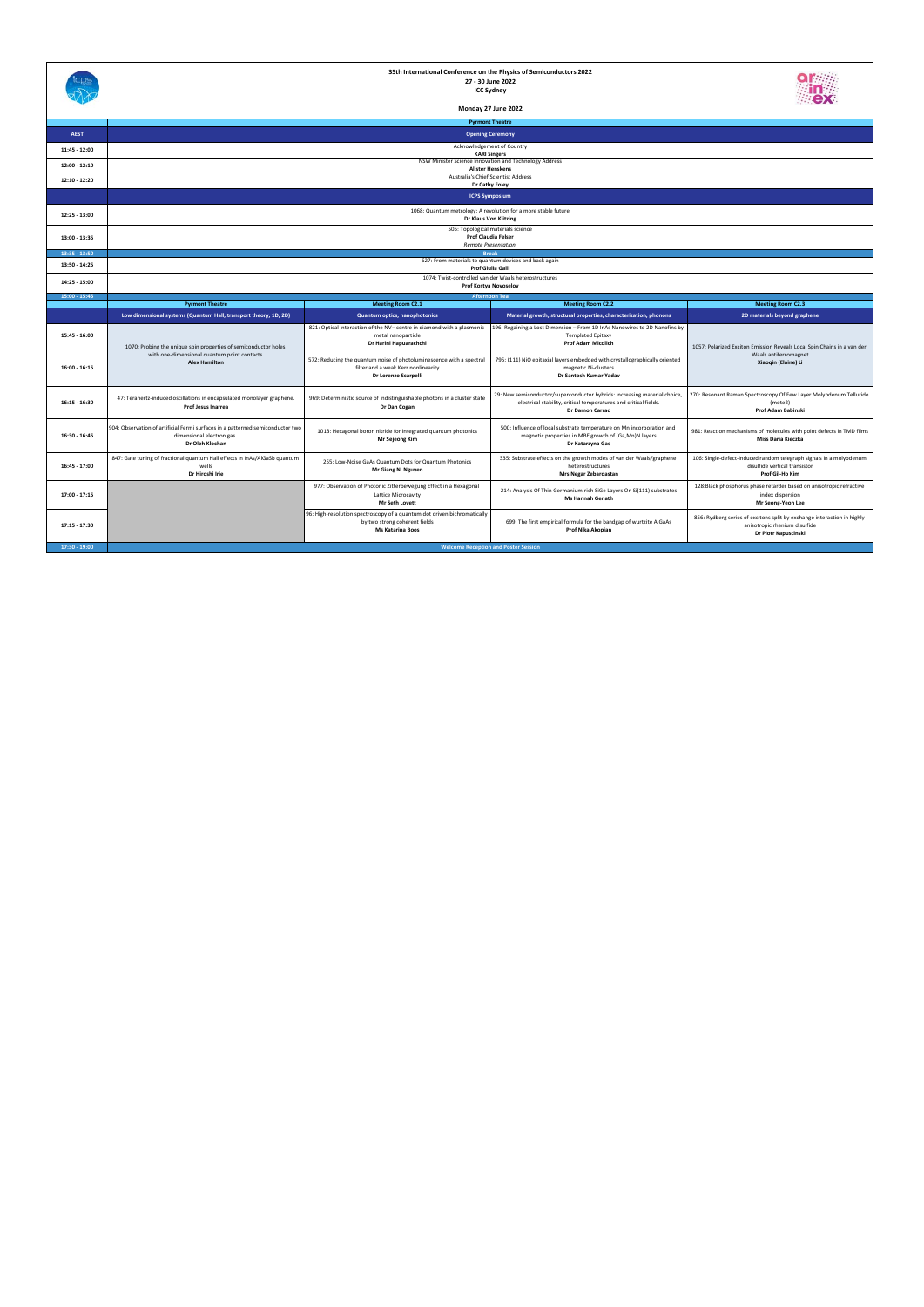|                 |                                                                                                                                                                           |                                                                                                                                                                                                            | <b>Pyrmont Theatre</b>                                                                                                     |                                                                                                                                                       |
|-----------------|---------------------------------------------------------------------------------------------------------------------------------------------------------------------------|------------------------------------------------------------------------------------------------------------------------------------------------------------------------------------------------------------|----------------------------------------------------------------------------------------------------------------------------|-------------------------------------------------------------------------------------------------------------------------------------------------------|
| <b>AEST</b>     |                                                                                                                                                                           |                                                                                                                                                                                                            | <b>Plenary Address</b>                                                                                                     |                                                                                                                                                       |
| $8:45 - 9:20$   |                                                                                                                                                                           |                                                                                                                                                                                                            |                                                                                                                            |                                                                                                                                                       |
| $9:20 - 9:55$   |                                                                                                                                                                           |                                                                                                                                                                                                            |                                                                                                                            |                                                                                                                                                       |
| $9:55 - 10:30$  |                                                                                                                                                                           |                                                                                                                                                                                                            |                                                                                                                            |                                                                                                                                                       |
| $10:30 - 11:00$ |                                                                                                                                                                           | <b>Prof Laurens Molenkamp</b>                                                                                                                                                                              | <b>Morning Tea</b>                                                                                                         |                                                                                                                                                       |
|                 | <b>Pyrmont Theatre</b>                                                                                                                                                    | <b>Meeting Room C2.1</b>                                                                                                                                                                                   | <b>Meeting Room C2.2</b>                                                                                                   | <b>Meeting Room C2.3</b>                                                                                                                              |
|                 | Carbon/nanotubes/graphene                                                                                                                                                 | Optical properties, optoelectronics, solar cells                                                                                                                                                           | Electron devices and applications, MIR and Thz Devices                                                                     | Material growth, structural properties, characterization, phonons                                                                                     |
| 11:00 - 11:30   | 619: Super-moiré lattices<br><b>Prof Francois Peeters</b>                                                                                                                 | Perovskite single junction and multi-junction solar cells<br><b>Prof Anita Ho-Baillie</b>                                                                                                                  | 451: AlGaN/GaN Heterostructures for THz Optopair<br>Dr Maciej Sakowicz                                                     | 763: High-Quality Large-Area Growth of MoS2 Monolayers using Combinational<br>Phase Precursor based Chemical Vapor Deposition<br><b>Mr Ary Wibowo</b> |
| $11:15 - 11:30$ |                                                                                                                                                                           |                                                                                                                                                                                                            | 549: Nonlocality Driven Electroluminescence in Polar Nanosystems<br>Dr Christopher Gubbin                                  | 888: Selective Area Grown PbTe Nanowire Networks<br>Mr Jason Jung                                                                                     |
| $11:30 - 11:45$ | 907: Carbon Quantum Dots under High Pressures<br>Dr Qingbo Sun                                                                                                            | 731: Reconstructing hot-carrier dynamics in GaAs nanowires at the few-<br>femtosecond timescale using high-throughput spectroscopy under ultra-low<br>excitation conditions<br><b>Dr Patrick Parkinson</b> | 909: Thermoradiative Power Conversion from HgCdTe Photodiodes<br>Dr Michael Nielsen                                        | 1075: Unravelling the electronic transport properties of Narrow Bandgap<br>InAs/InGaSb Superlattices<br>Dr Gilberto A. Umana-Membreno                 |
| 11:45 - 12:00   | 890: Suppressing remote optical phonon scattering in graphene below room<br>temperature with touch-printed oxide<br><b>Mr Matt Gebert</b>                                 | 782: Voltage Imaging in Solution using Fluorescent p-n Junctions in Diamond<br><b>Dr Daniel McCloskey</b>                                                                                                  |                                                                                                                            | 675: Possible Excitonic Insulating Phase in Quantum-Confined Sb Nanoflakes<br>Dr Zhi Li                                                               |
| $12:00 - 12:15$ |                                                                                                                                                                           | 187: Laser Writing Of Quantum Dots By Photonic Nanojets<br><b>Prof Francesco Biccari</b>                                                                                                                   | 547: Semiconductor Nanomaterials For Terahertz Photonics: Towards Ultrafast<br>Devices<br>Prof Hannah Joyce                |                                                                                                                                                       |
| $12:15 - 12:45$ | <b>IUPAP Awardee Session</b><br>Low-Power Electronics and Strong Light-Matter Coupling with 2D Semiconductors<br>Prof. Deep Jariwala                                      |                                                                                                                                                                                                            | Lunch                                                                                                                      | <b>Next Generation Science</b><br><b>Chairperson: Prof Michelle Simmons</b><br>12:00 - 12:40                                                          |
| $12:45 - 13:15$ | <b>IUPAP Awardee Session</b><br>Prof. Dmitri Efetov                                                                                                                       |                                                                                                                                                                                                            |                                                                                                                            |                                                                                                                                                       |
|                 | <b>Pyrmont Theatre</b>                                                                                                                                                    | <b>Meeting Room C2.1</b>                                                                                                                                                                                   | <b>Meeting Room C2.2</b>                                                                                                   | <b>Meeting Room C2.3</b>                                                                                                                              |
|                 | Low dimensional systems (Quantum Hall, transport theory, 1D, 2D)                                                                                                          | Charge, valley and spin qubits                                                                                                                                                                             | Wide-bandgap semiconductors (GaN, SiC, Ga2O3, BN)                                                                          | Topological states of matter, topological Insulators and Weyl semimetals,<br>Majorana fermions in solid state                                         |
| 13:15 - 13:30   | 962: Work fluctuations in an information engine based on a semiconductor<br>quantum dot<br><b>Mr David Barker</b>                                                         | 612: Telecom spin-photon interfaces in silicon<br>A/Prof Stephanie Simmons                                                                                                                                 | 642: The role of metal vacancies in thermal degradation of InGaN<br>Dr Julita Smalc-Koziorowska                            | 1055: Majorana bound states in topological insulators without a vortex<br>Jelena Klinovaja                                                            |
| 13:30 - 13:45   | 994: High-quality two-dimensional electron and hole gases in undoped InSb quantum<br>wells<br>Dr Rüdiger Schott                                                           |                                                                                                                                                                                                            |                                                                                                                            |                                                                                                                                                       |
| 13:45 - 14:00   | 591: Measurement of a hierarchy of modes in an interacting 1D system beyond the<br>linear Luttinger regime                                                                | 271: 3-Dimensional Tuning of an Atomically Defined Silicon Tunnel Junction<br><b>Matthew Donnelly</b>                                                                                                      | 648: Enabling Diamond Nanoelectronics by Solid-State Surface Transfer Doping<br>A/Prof Dongchen Qi                         | 24: Resonant photovoltaic effect in doped magnetic semiconductors<br>Dr Pankaj Bhalla                                                                 |
| 14:00 - 14:15   | <b>Prof Christopher Ford</b>                                                                                                                                              | 577: Readout and coherent control of precision atom qubits in isotopically pure<br>silicon <sup>*</sup><br>Dr Pascal Macha                                                                                 | 525: Magnetization Steps in Dilute Bulk GaN:Mn<br>Dr Katarzyna Gas                                                         | 928: Tunable 4n-periodic supercurrent in HgTe-based topological nanowires<br><b>Mr Wolfgang Himmler</b>                                               |
| 14:15 - 14:30   | 842: Hall potential profiles and current distributions in fractional quantum Hall<br>regimes scanned by single-electron transistor microscope at 40 mK<br>Mr Lukas Freund | 828: Combining n-MOS Charge Sensing with p-MOS Silicon Hole Double Quantum<br>Dots in a CMOS platform<br>Mr Ikkyeong Jin                                                                                   | 1050: Understanding and tailoring unique electronic and phononic hBNproperties<br>Giorgia Fugallo                          | 853: Large magnetic gap in a designer ferromagnet-topological insulator-<br>ferromagnet heterostructure<br>Mr Qile Li                                 |
| 14:30 - 14:45   | 894: Universal hydrodynamic flow in a two dimensional electron fluid in a<br>GaAs/AlGaAs heterostructure<br>Dr Qingwen Wang                                               | 501: Graphene quantum dots: spin and valley degrees of freedom<br>Ms Rebekka Garreis                                                                                                                       |                                                                                                                            | Tuning the Edge States of Topological Crystalline Insulators via Substrate Effects<br>A/Prof Nikhil Medhakar                                          |
| 14:45 - 15:00   |                                                                                                                                                                           | 211: Engineering Long Spin Coherence Times Of Spin-orbit Systems<br>Dr Takashi Kobayashi                                                                                                                   | 778: Quantum microscopy with a van der Waals quantum sensor<br>Mr Sam Scholten                                             |                                                                                                                                                       |
| $15:00 - 15:15$ |                                                                                                                                                                           | 942: Electric field tunable transition dipole moments and selective optical charging<br>of a single QD molecule<br><b>Mr Frederik Bopp</b>                                                                 | 630: Point defects in wide-band-gap semiconductors for quantum information<br>applications<br>Dr Mark Turiansky            |                                                                                                                                                       |
| 15:15 - 15:30   |                                                                                                                                                                           | 569: Coherent spin control of s-, p-, d- and f-electrons in a silicon quantum dot<br>Dr Andre Saraiva                                                                                                      |                                                                                                                            |                                                                                                                                                       |
| $15:30 - 16:00$ | <b>Pyrmont Theatre</b>                                                                                                                                                    | <b>Meeting Room C2.1</b>                                                                                                                                                                                   | <b>Afternoon Tea</b><br><b>Meeting Room C2.2</b>                                                                           | <b>Meeting Room C2.3</b>                                                                                                                              |
|                 | 2D materials beyond graphene                                                                                                                                              | Quantum optics, nanophotonics                                                                                                                                                                              | Charge, valley and spin qubits                                                                                             | Spintronics and spin phenomena                                                                                                                        |
| $16:00 - 16:15$ | 1060: 2D-materials-based mixed-dimensional structures and optoelectronic device<br>applications                                                                           | 967: Nanoscale, tunnelling electroluminescence mapping of single photon emissior<br>on an engineered SiC surface<br><b>Dr Alistair Rowe</b>                                                                | 461: Time-resolved photoionization detection of a single Er3+ ion in silicon<br>Dr Gabriele de Boo                         | 553: Spin-orbit Torques Using Van Der Waals Materials                                                                                                 |
| $16:15 - 16:30$ | Suk-Ho Choi                                                                                                                                                               | 952: Chiral light-matter interaction using a quantum dot in a microcavity<br>Ms Nadia Olympia Antoniadis                                                                                                   | 843: Magnetic fields for protecting silicon T centre nuclear spin qubits<br>Mr Joshua Kanaganayagam                        | Dr Marcos Guimarães                                                                                                                                   |
| 16:30 - 16:45   | 184: Strongly Correlated States of Charged Interlayer Excitons in van der Waals<br>Heterostructures<br>Prof Igor Bondarev                                                 | 940: A quantum dot in a microcavity as a bright source of coherent single photon<br>Dr Natasha Tomm                                                                                                        | 574: Engineering hyperfine Stark shifts for high-speed gates in donor molecules in<br>silicon<br><b>Mr Michael Jones</b>   | 861: New details of spin-dependent recombination in dilute nitrides<br>Ms Agatha Ulibarri                                                             |
| 16:45 - 17:00   | 259: The resonant Raman scattering in monolayer WS2 - the effect of the excitonic<br>charge state<br>Prof Adam Babinski                                                   | 840: Single photon emission from sulfur vacancies in monolayer MoS2: insight<br>from high-field magnetospectroscopy<br>Dr Andreas Stier                                                                    | 931: Spin-valley-based quantum gates and decoherence in a silicon quantum dot<br>adjacent to micromagnets<br>Dr Xuedong Hu | 149: Carrier-induced Magnetism in a van der Waals Semiconductor<br>Dr Ivan Verzhbitskiy                                                               |
| 17:00 - 17:15   | 868: Phase modulation of self-gating in ionic liquid-functionalized InSe field-effect<br>transistors<br>Dr Shao-Yu Chen                                                   | 865: Quantum Control of the Tin-Vacancy Spin Qubit in Diamond<br><b>Miss Cathryn Michaels</b>                                                                                                              | 905: Effect of ionization shock in multi-donor qubits<br>Mr Md Serajum Monir                                               | 867: Magnetic ion relaxation time distribution within quantum well<br>Miss Aleksandra Łopion                                                          |
| 17:15 - 17:40   | 366: Fast Adiabatic Switching Of Floquet-bloch States In Monolayer Ws2 Reveals<br><b>Coherent Dynamics</b><br><b>Dr Stuart Earl</b>                                       | 770: Metallic nano-rings for broadband extraction of quantum light<br>Dr Luca Sapienza                                                                                                                     | 1016: Spin lifetime in bilayer graphene quantum dots<br>Ms Rebekka Garreis                                                 | 336: Long-lived spin dynamics in light-induced confinement potential generated in<br>GaAs quantum wells<br>Dr Haruki Sanada                           |
| $17:30 - 19:00$ |                                                                                                                                                                           |                                                                                                                                                                                                            | <b>Poster Session</b>                                                                                                      |                                                                                                                                                       |

**35th International Conference on the Physics of Semiconductors 2022 27 ‐ 30 June 2022**

**ICC Sydney**



**Tuesday 28 June 2022**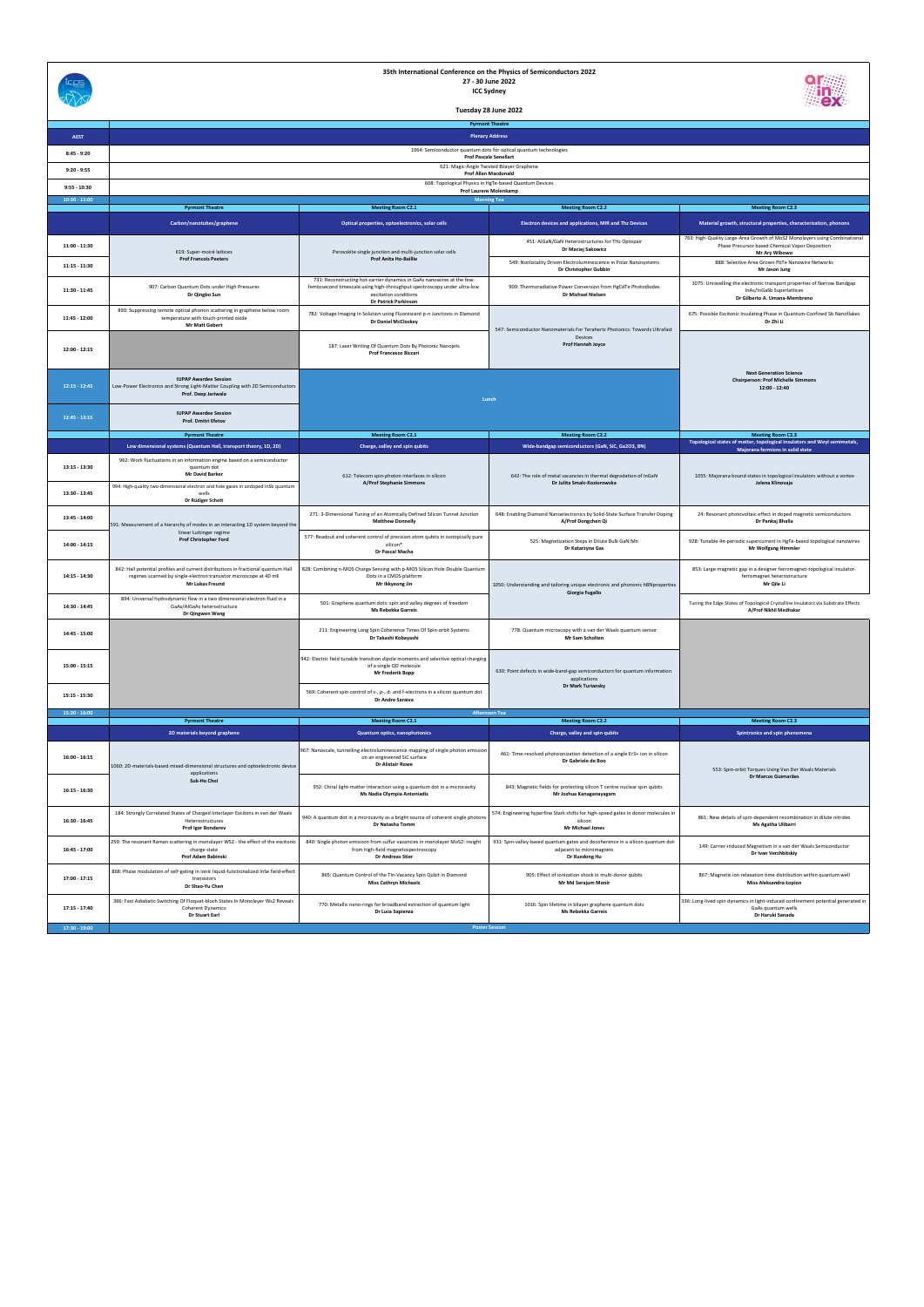|                                    |                                                                                                                                                                   |                                                                                                                                                                  | 35th International Conference on the Physics of Semiconductors 2022<br>27 - 30 June 2022<br><b>ICC Sydney</b>                                                  |                                                                                                                                                                                        |
|------------------------------------|-------------------------------------------------------------------------------------------------------------------------------------------------------------------|------------------------------------------------------------------------------------------------------------------------------------------------------------------|----------------------------------------------------------------------------------------------------------------------------------------------------------------|----------------------------------------------------------------------------------------------------------------------------------------------------------------------------------------|
|                                    |                                                                                                                                                                   |                                                                                                                                                                  | Wednesday 29 June 2022                                                                                                                                         |                                                                                                                                                                                        |
|                                    |                                                                                                                                                                   |                                                                                                                                                                  | <b>Meeting Room C2.2</b>                                                                                                                                       |                                                                                                                                                                                        |
| <b>AEST</b>                        |                                                                                                                                                                   |                                                                                                                                                                  | Women in Science and Technology Breakfast                                                                                                                      |                                                                                                                                                                                        |
| $7:30 - 8:45$                      |                                                                                                                                                                   |                                                                                                                                                                  | Women in Science and Technology Breakfast<br><b>Pyrmont Theatre</b>                                                                                            |                                                                                                                                                                                        |
| <b>AEST</b>                        |                                                                                                                                                                   |                                                                                                                                                                  | <b>Plenary Address</b>                                                                                                                                         |                                                                                                                                                                                        |
| $8:45 - 9:20$                      |                                                                                                                                                                   |                                                                                                                                                                  | Liquid-activated quantum emission from native hBN defects for nanofluidic sensing<br>Aleksandra Radenovic                                                      |                                                                                                                                                                                        |
| $9:20 - 9:55$                      |                                                                                                                                                                   |                                                                                                                                                                  | 646: Gallium Oxide: Traditional but Emerging Semiconductor<br>Dr Masataka Higashiwaki                                                                          |                                                                                                                                                                                        |
| $9:55 - 10:30$                     |                                                                                                                                                                   |                                                                                                                                                                  | 127: Exciton Dynamics In Van Der Waals Layered Materials<br>Prof Young Hee Lee                                                                                 |                                                                                                                                                                                        |
| $10:30 - 11:00$                    | <b>Pyrmont Theatre</b>                                                                                                                                            | <b>Meeting Room C2.1</b>                                                                                                                                         | <b>Morning Tea</b><br><b>Meeting Room C2.2</b>                                                                                                                 | <b>Meeting Room C2.3</b>                                                                                                                                                               |
|                                    | <b>Equity, Diversity and Inclusion in Semiconductor Physics</b>                                                                                                   | Quantum optics, nanophotonics                                                                                                                                    | Material growth, characterisation/2D Materials                                                                                                                 | Charge, valley and spin qubits<br><b>Chairperson: Prof Sue Coppersmith</b>                                                                                                             |
| $11:00 - 11:15$<br>$11:15 - 11:30$ |                                                                                                                                                                   | 626: Quantum Wells in Nanowires: Materials and Devices<br>Prof Lan Fu                                                                                            | 1073: Superconductor/Semiconductor Heterostructures for Quantum Computing<br>Applications<br><b>Chris Palmstrom</b>                                            | Valley and Qubit States in a Si/SiGe Quantum Dot with a Spatially-Modulated Ge<br>concentration<br><b>Prof Mark Eriksson</b>                                                           |
| 11:30 - 11:45                      | Equity, Diversity and Inclusion in Semiconductor Physics<br>Misha Schubert, Cathy Foley, Christen Banks, Michael Fuhrer, Chennupati                               | 963: Spectral broadening of a single Er ion in a Si nano-transistor<br><b>Prof Chunming Yin</b>                                                                  | 961: Resonant tunneling between quantized subbands of few-layer WSe2 in van<br>der Waals double quantum well structures<br>Mr Kei Kinoshita                    | 274: Electrical control of the g-tensor of the first hole in a silicon MOS quantum dot<br><b>Mr Scott Liles</b>                                                                        |
| 11:45 - 12:00                      | Jagadish                                                                                                                                                          | 760: Stimulated generation of indistinguishable single photons from a quantum<br>ladder system<br>Prof Kai Müller                                                | 966: Ultrafast dynamics of Rydberg excitons in monolayer WSe2<br>Dr Armando Genco                                                                              | 881: Quantum simulation of exciton transport in a Germanium 4x2 quantum dot<br>arrav<br>Mr Pablo Cova Fariña                                                                           |
| 12:00 - 12:15                      |                                                                                                                                                                   | 424: Optical properties of ripening-assisted grown InAs/InP quantum dots as<br>triggered single-photon sources around telecom C-band<br>Mr Pawel Holewa          | 1018: Robust spin coherence with fast optical access for the zinc-vacancy in ZnSe<br><b>Mr Vitalie Nedelea</b>                                                 | 163: Roughness of Si/SiO2 interface. How it impacts CMOS spin qubits?<br>Mr Jesus David Cifuentes Pardo                                                                                |
| $12:15 - 12:45$                    | <b>IUPAP Awardee Session</b><br>Prof. Cheng Gong                                                                                                                  |                                                                                                                                                                  | Lunch                                                                                                                                                          |                                                                                                                                                                                        |
| $12:45 - 13:15$                    | <b>IUPAP Awardee Session</b><br>Dr. Michael Saliba                                                                                                                |                                                                                                                                                                  |                                                                                                                                                                |                                                                                                                                                                                        |
|                                    | <b>Pyrmont Theatre</b><br>2D materials beyond graphene                                                                                                            | <b>Pyrmont Theatre</b><br>Optical properties, optoelectronics, solar cells                                                                                       | <b>Meeting Room C2.2</b><br>Topological states of matter/electron devices                                                                                      | <b>Meeting Room C2.3</b><br>Electron devices and applications, MIR and Thz Devices                                                                                                     |
| 13:15 - 13:30                      | 841: Hybrid dark excitons in monolayer MoS2                                                                                                                       | 848: Micro-LED with transition metal dichalcogenide hybrid device as an ultrafast<br>pseudo-electroluminescence single-photon emitter<br>Mr Kacper Oreszczuk     | 669: Understanding Magnetic and Topological Coupling in Ultra-thin MnBi2Te4<br>Mr Qile Li                                                                      | 721: Generalized Weisskopf-Wigner Model of Triboelectroluminescence<br>Prof Lok Lewyanvoon                                                                                             |
| 13:30 - 13:45                      | Dr Dmitry Efimkin                                                                                                                                                 | 800: Analysis of the microwave dissipative parametric gain in biased GaAs/AlGaAs<br>superlattice<br>Mr Vladislovas Čižas                                         | 1062: Topological transistors - overcoming Boltzmann's tyranny and mobility<br>limitations<br>A/Prof Dimi Culcer                                               | 367: Boundary induced auxiliary features in scattering-type nanoIR spectroscopy<br>and high-Q phonon-polaritons in spatially confined freestanding biaxial alpha-MoO3<br>Dr Jiong Yang |
| 13:45 - 14:00                      | 837: Ferroelectricity and scaling of domain wall network in twisted bilayers of<br>transition metal dichalcogenides<br><b>Dr Vladimir Enaldiev</b>                | 269: Hexagonal Boron Nitride: An Emerging Platform For Nanophotonics                                                                                             | 908: New signatures of spin-orbit and topological spin gap in 1D quantum wires<br>Dr Karina Hudson                                                             | 901: 2D Chalcogenides and 3D Nitrides for Low-Power Logic and Memory Devices<br>Prof Deep Jariwala                                                                                     |
| 14:00 - 14:15                      | 943: Exciton-polaron interactions in monolayer WS2<br>Mr Jack Muir                                                                                                | Dr Trong Toan Tran                                                                                                                                               | 819: Majorana modes with side features in magnet-superconductor hybrid system<br>Mr Dan Crawford                                                               | 851: Controlling the error mechanism in a tunable-barrier single-electron pump by<br>dynamic gate compensation<br>Dr Hans W. Schumacher                                                |
| 14:15 - 14:30                      | 937: Magneto-modulated reflectance study of exciton Landé-g factor in 2H-MoS2<br>Mr Dibya Sankar Das                                                              | 260: Magnetic-field-induced second harmonic generation of excitons in cuprous<br>oxide<br>dreas Farenbruch                                                       | 910: Engineering topological states in atom-based semiconductor quantum dots<br>Mr Mitchell Kiczynski                                                          | 668: Terahertz semiconductor devices                                                                                                                                                   |
| 14:30 - 14:45                      | 785: P-type Ohmic contact to monolayer WSe2 field-effect transistors using high<br>electron affinity amorphous MoO3<br>Mr Yi-Hsun Chen                            | 157: Intraband absorptivity in two-step photon up-conversion solar cells<br>Dr Yukihiro Harada                                                                   | 155: Spectroscopic Visualization Of A Robust Electronic Response Of<br>Semiconducting Nanowires To Deposition Of Superconducting Islands<br>Dr Jonathan Reiner | <b>Prof Roger Lewis</b>                                                                                                                                                                |
| 14:45 - 15:00                      | 898: Strong Light-Matter Interactions in 2D Excitonic and Magnetic Semiconductors<br>Prof Deep Jariwala                                                           | 899: Measurement of Optical Dispersion Relations of Tungsten Disulfide<br>Membranes<br>Mr Dong-Jin Shin                                                          | 972: Contactless characterization of SiOx /c-Si interface applied to pMOS<br>devices for the development of fabrication processes<br>Dr Mickael Lozac'h        | 783: Phase measurement in double quantum dot in parallel in Kondo regime<br><b>Prof Mikio Eto</b>                                                                                      |
| 15:00 - 15:15                      | 707: Interlayer coupling in artificially stacked MoS2 bilayers<br>Miss Magdalena Grzeszczyk                                                                       | 1061: Light-harvesting, self-powered and ultrasensitive physical sensing based on SiC/S<br>heterostructures<br>Dr Toan Dinh                                      | 410: Effects of Hydrogen Radical Treatment on Piezoresistance Coefficients of<br>Germanium<br>Prof Kazunori Matsuda                                            | 839: Novel electron cooling effect in multiple quantum wells - Quantum Cascade<br>Cooling<br>Dr Chloe Salhani                                                                          |
| 15:15 - 15:30                      | 862: Controlled coherent coupling and dynamics of excitons in a monolayer<br>semiconductor<br>Mr Aleksander Rodek                                                 | 979: Tuning G-centres emission with strain<br>Mr Andrea Ristori                                                                                                  | Semiconductor Device Fabrication at the Australian National Fabrication Facility<br><b>Dr Nadia Court</b>                                                      | 1058: Twenty years of terahertz quantum cascade lasers - the challenges and the<br>opportunities                                                                                       |
| 15:30 - 15:45<br>$15:45 - 16:15$   | 906: Direct measurement of biexcitons in monolayer WS2<br><b>Mr Mitchell Conway</b>                                                                               | 995: Spatially and time-resolved optical luminescence in core-shell InGaN/GaN<br>nanowires excited with a X-ray nanobeam<br>Dr Valentina Bonino                  | 3D Silicon On Insulator (SOI) radiation detector technology and its application in<br>particle therapy<br>Dr Linh Tran<br><b>Afternoon Tea</b>                 | <b>Edmund Linfield</b>                                                                                                                                                                 |
|                                    | <b>Pyrmont Theatre</b>                                                                                                                                            | <b>Meeting Room C2.1</b>                                                                                                                                         | <b>Meeting Room C2.2</b>                                                                                                                                       | <b>Meeting Room C2.3</b>                                                                                                                                                               |
|                                    | Wide-bandgap semiconductors (GaN, SiC, Ga2O3, BN)                                                                                                                 | Carbon: nanotubes and graphene                                                                                                                                   | Perovskites/Organic Semiconductors                                                                                                                             | Spintronics and spin phenomena                                                                                                                                                         |
| $16:15 - 16:30$<br>16:30 - 16:45   | 1059: The intricate physics of luminescence in GaN LEDs<br><b>Aurelien David</b>                                                                                  | 199: Property Analysis And Nanoengineering Of Carbon Nanotubes And Graphenes<br>Via In Situ Tem Techniques<br><b>Prof Dmitri Golberg</b>                         | 502: Excitons and Polarons in Hybrid Perovskite<br>Dr Paulina Plochocka                                                                                        | 640: Quantum Magnonics in Molecular Materials<br>Seth Kurfman                                                                                                                          |
| 16:45 - 17:00                      | 809: Growth of scalable single-photon emitter array from hexagonal Boron Nitride<br>Dr Chi Li                                                                     | 606: Mg-intercalated Graphene On Silicon Carbide: Highly Electron-doped Air-<br>stable Bilayer Graphene At Extreme Electric Fields<br><b>Prof Michael Fuhrer</b> | 39: Carrier Spin Dynamics in Perovskite Crystals<br>Mr Erik Kirstein                                                                                           | 922: Exchange-based magnetic field sensors at the atomic limit<br>Mr Ludwik Kranz                                                                                                      |
| 17:00 - 17:15                      | 774: GaN-based edge polariton laser<br>Prof Jesus Zuniga-Perez                                                                                                    | Graphene/SiC nanostructures for enhanced absorption in the MIR<br>Prof Francesca Iacopi                                                                          | 1065: Address Stability of Metal Halide Perovskite Materials for Optoelectronic<br>Devices through Doping Engineering                                          | 182: Spin-orbit Enabled Quantum Transport Channels In A Two-hole Lateral Gaas<br>Double Quantum Dot Revealed By The Absence Of Pauli Spin Blockade<br>Dr Marek Korkusinski             |
| 17:15 - 17:30                      | 305: Electron-Phonon Scattering and Hole Self-Localisation in β-Ga2O3<br><b>Prof Saulius Marcinkevicius</b>                                                       |                                                                                                                                                                  | <b>Ms Hongxia Wang</b>                                                                                                                                         | 955: Predicting Solid State Material Platforms for Quantum Technologies<br>Dr Marianne Bathen                                                                                          |
| 17:30 - 17:45                      | 584: Negative Differential Conductance and Electron Interference Effects in GaN /<br>AIN Resonant Tunneling Diodes with Metallic Collector<br>Mr Jimy Encomendero |                                                                                                                                                                  | 225: Exciton-phonon coupling in 2D perovskites - role of organic spacer and<br>quantum well thickness<br>Dr Michał Baranowski                                  | 437: Spin injection with intrinsic ferromagnetic semiconductor rare-earth nitrides<br>Dr Simon Granville                                                                               |
| $19:00 - 22:00$                    |                                                                                                                                                                   |                                                                                                                                                                  | <b>Conference Dinner - Luna Park</b>                                                                                                                           |                                                                                                                                                                                        |